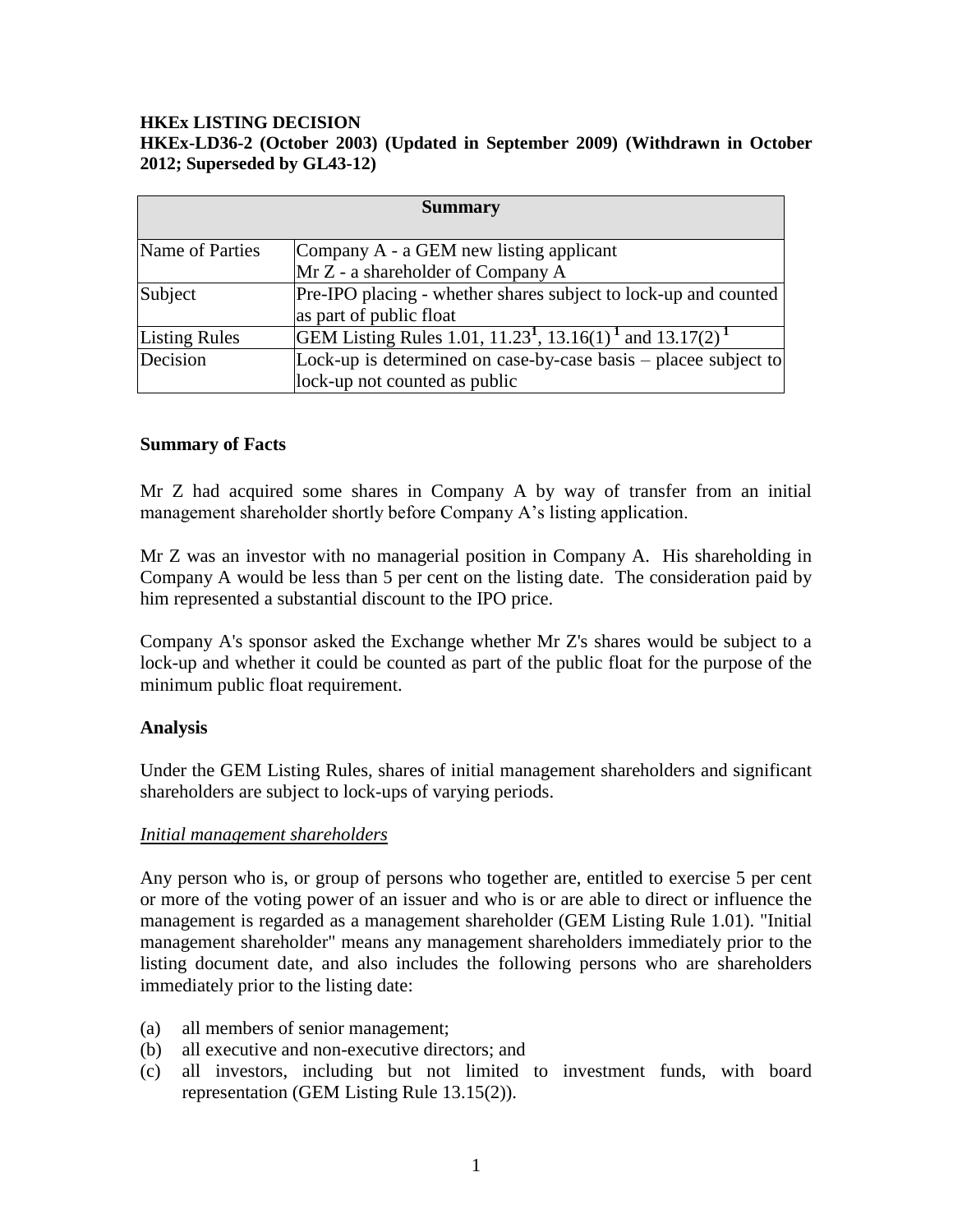An initial management shareholder must undertake not to dispose of (or enter into any agreement to dispose of) his interest in the issuer during the first year after listing (GEM Listing Rule  $13.16(1)(a)^{1}$ .

An initial management shareholder with no more than a 1 per cent shareholding in the issuer must undertake not to dispose of (or enter into any agreement to dispose of) his interest in the issuer during the first 6 months after listing (GEM Listing Rule 13.16(1)(b) **1** ).

An initial management shareholder is not, at the time of listing and for the duration of the applicable lock-up period, regarded as a member of the public (Note 2 to GEM Listing Rule  $11.23(5)^{1}$ ).

# *Significant shareholders*

Any person who is entitled to exercise 5 per cent or more of the voting power of an issuer immediately prior to the listing document date and the listing date and who is not a management shareholder is regarded as a "significant shareholder" (GEM Listing Rule 1.01).

A significant shareholder must undertake not to dispose of (or enter into any agreement to dispose of) his interest in the issuer during the first 6 months after listing (GEM Listing Rule  $13.17(2)^{1}$ ).

A significant shareholder is not, at the time of listing and for the duration of the 6-month lock-up period, regarded as a member of the public (Note 2 to GEM Listing Rule 11.23(5) **1** ).

## *Further considerations on meaning of "public"*

In addition to the above, note 2 to GEM Listing Rule  $11.23(5)$ <sup>1</sup> also provides that the Exchange will not regard, at any time, a connected person of the issuer as a member of the "public" and note 3 to that Rule provides that the Exchange will also not recognise as a member of the "public": -

- any person whose acquisition of securities has been financed directly or indirectly by a connected person; or
- any person who is accustomed to taking instructions from a connected person in relation to the acquisition, disposal, voting or other disposition of securities of the issuer registered in his name or otherwise held by him.

\*\*\*\*\*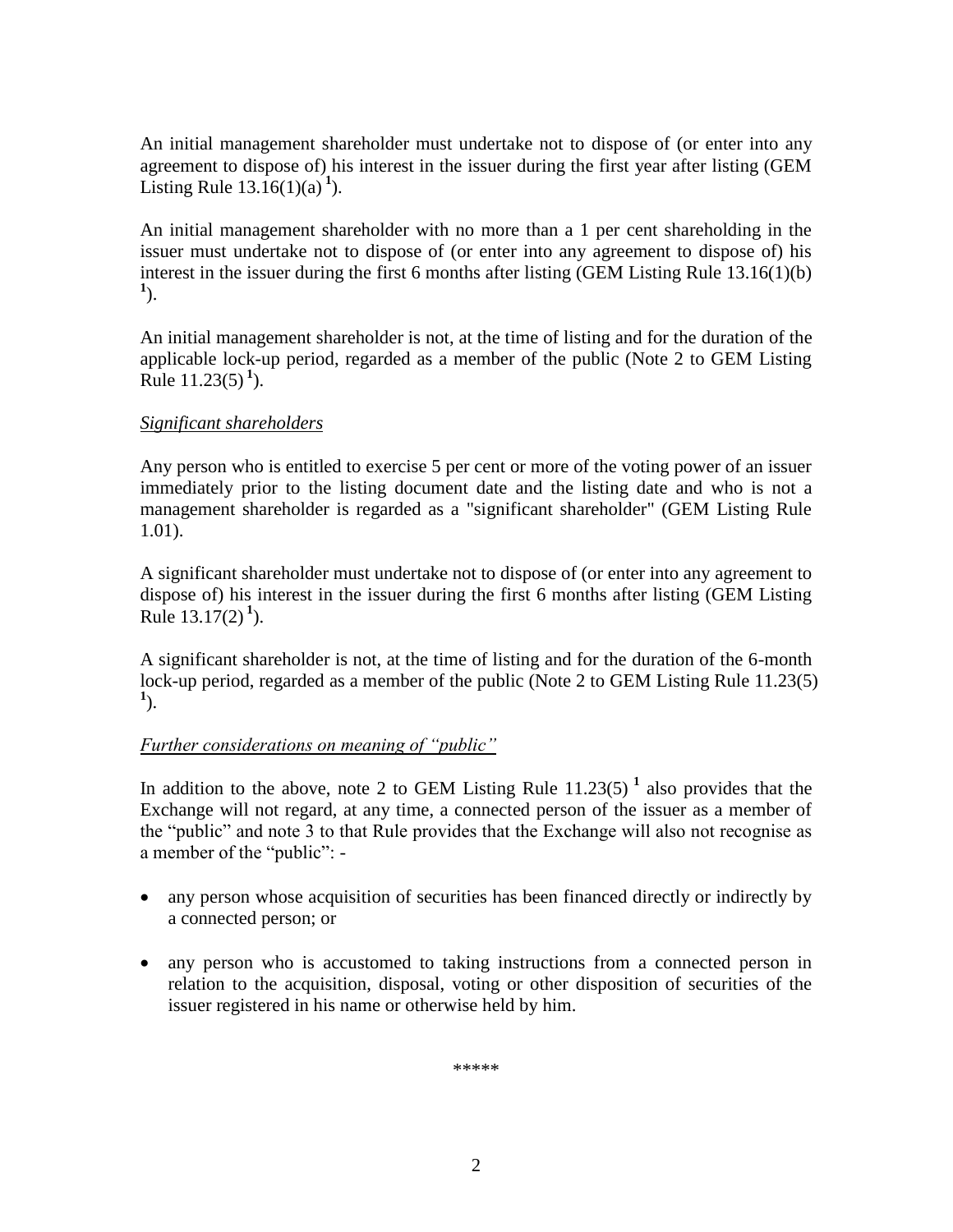The Exchange was of the view that, as a general principle on GEM, placings of shares shortly before a listing application should be permitted subject to full disclosure in the prospectus. However, the placee may be subject to a lock-up of his shares. The question of whether the placee should be subject to a lock-up is determined on a case-by-case basis having regard to all the circumstances of the case.

The placing of shares to persons shortly before the proposed listing of a company tends to call into question the genuineness of the transaction and may lead one to query whether the placee will be holding the shares for his own benefit or for the benefit of an initial management shareholder or significant shareholder, with a view to circumventing the lock-up provisions of the GEM Listing Rules. In the absence of satisfactory evidence to the contrary, the placee should be subjected to the same lock-up as that to which the initial management shareholder or significant shareholder would himself have been subject. Furthermore, the Exchange would not regard any placee who is subject to a lock-up as a member of the public at the time of listing and for the duration of his lock-up period.

It was also noted that:

- "shortly before a listing application" tends to be measured in terms of months rather than weeks and with the date of the listing application as reference point;
- the greater the amount of any discount to the IPO price and/or the greater the proximity in time of the placing to the date of the listing application, the greater would be the doubt as to the genuine nature of the transaction such that a lock-up of the shares would be warranted;
- whether the placing is of existing shares or new shares is of limited relevance since both methods achieve the same end, namely the final shareholding structure of the company upon listing;
- where a placee is not subject to any lock-up, the prospectus should include a prominent statement in the prospectus that there are no lock-up arrangements for the placee concerned together with an explanation as to why there are no lock-up arrangements in place; and
- in all cases, the prospectus should include a prominent statement giving the reasons for the placing, including any contribution which the placee has made to the company, any benefits which the placing is expected to bring to the company and a justification of the placing price.